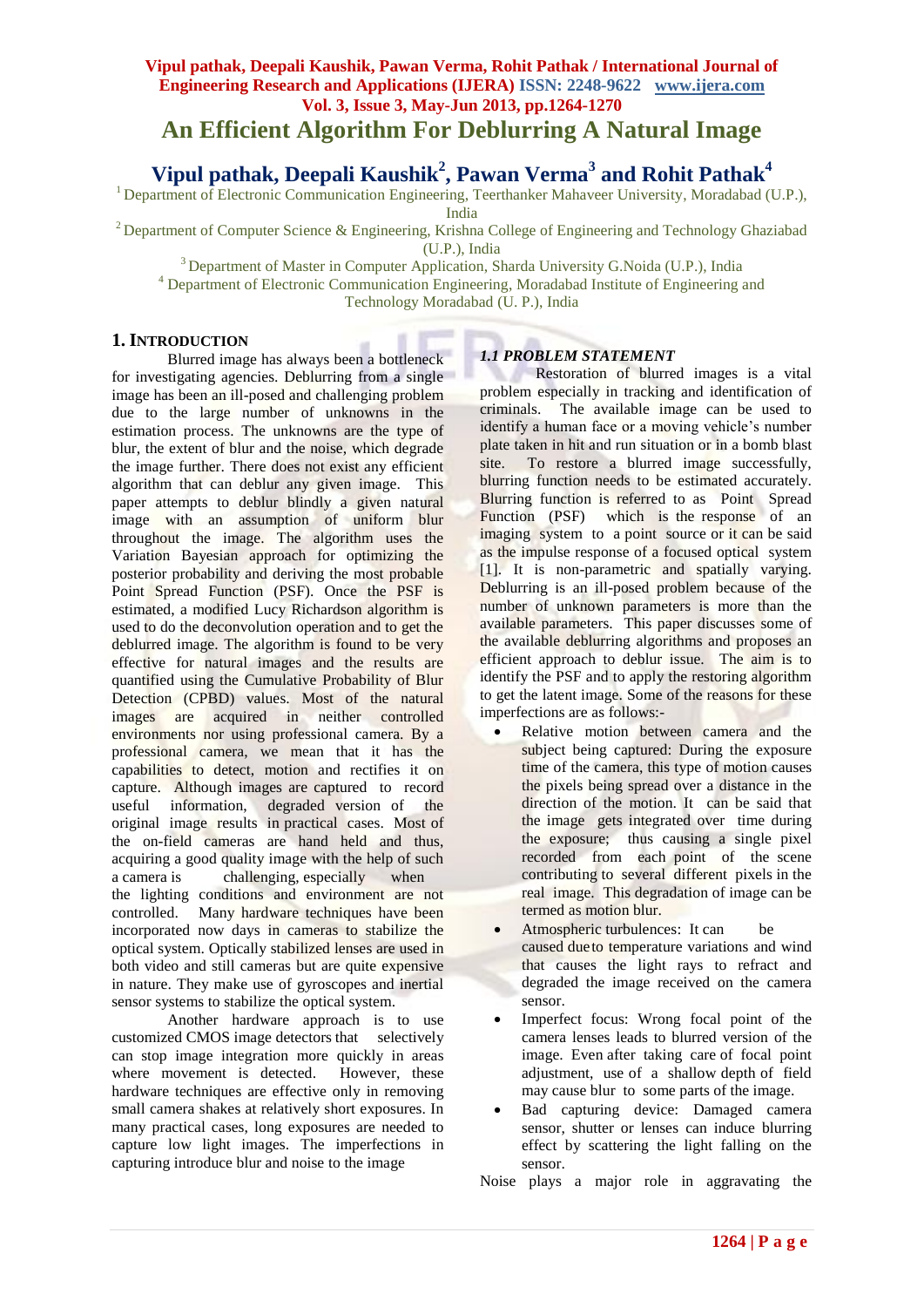degradation. It may be introduced by the following sources

- Measurement errors of the sensor/camera: Measurement errors of the camera are caused due to damages in the camera circuitry, sensor or lenses.
- Quantization noise while digital storage: Digital images are quantized while being stored in a storage device. This introduces a quantization noise depending upon the sampling rate selected by the system. The bit depth of the digitization process limits the Signal to Noise Ratio (SNR) of a digital system.
- Noise introduced by the medium: Noise is also introduced by the medium due to scattering effects and random absorption. This is very common in the case of distant photography.
- Electronic Noise: Even without incoming light, the electrical activity of the sensor itself generates some signal. For understanding, this<br>can be compared with background can be compared with background humming sound of audio equipment, which is switched on without playing any music. This is caused by the electronic components like amplifiers in the circuit. This additional signal is noisy because it varies per pixel and increases with temperature and adds to the overall image noise.
- Photoelectric noise: Each pixel in a camera sensor contains one or more light sensitive photodiodes, which convert the incoming

light (photons) into an electrical signal, which is processed into the color value of the pixel in the final image. If the same pixel would be exposed several times by the same amount of light, the resulting color values would not be identical but have small statistical variations and can be called as noise. Relative motion between camera and the subject is one of the prime player which causes blurring in an image. The real relative motions can take convoluted paths and thus making the restoration more complex. Restoring of blurred image involve two components, namely identification of blur and restoration of image using the obtained blurring parameters

### **1.2 GENERAL BLUR MODEL**

Degradation of sharpness and contrast of an image, which cause loss to the higher frequencies, is called as blur. The observed image is a result of the convolution of the latent image with a point spread function and some added noise. Figure 1 shows the general model of blur which shows the blurred astronomical image. In the image, it is evident that the observed image is blurred and classification or identification of the object in it is difficult. The blurred image is formed as a result of the degradation caused by the Unknown Point Spread Function as shown in Figure 1. The unknown noise adds to the trouble by making the operation difficult to reverse.

**Observed Image** 



Unknown true Image

**Unknown PSF** 

**Unknown Noise** 

#### Figure 1 General Model of Blur

Let  $g(x,y)$ ,  $f(x,y)$ ,  $h(x,y)$  and  $n(x,y)$  be the measured image, the true image, the point spread function (PSF) and the additive random noise respectively where  $(x, y)$  represent the position of the pixels. Then,  $(x,y)$  can be defined as

$$
g(x, y) = f(x, y) * h(x, y) + n(x, y)
$$
\n(1.1)

$$
= \sum_{m=0}^{m-1} \sum_{n=0}^{n-1} f(x, y)h(x - m, y - n) + n(x, y)
$$
 (1.2)

Where \* is convolution operation. Now if one considers in frequency domain, then one gets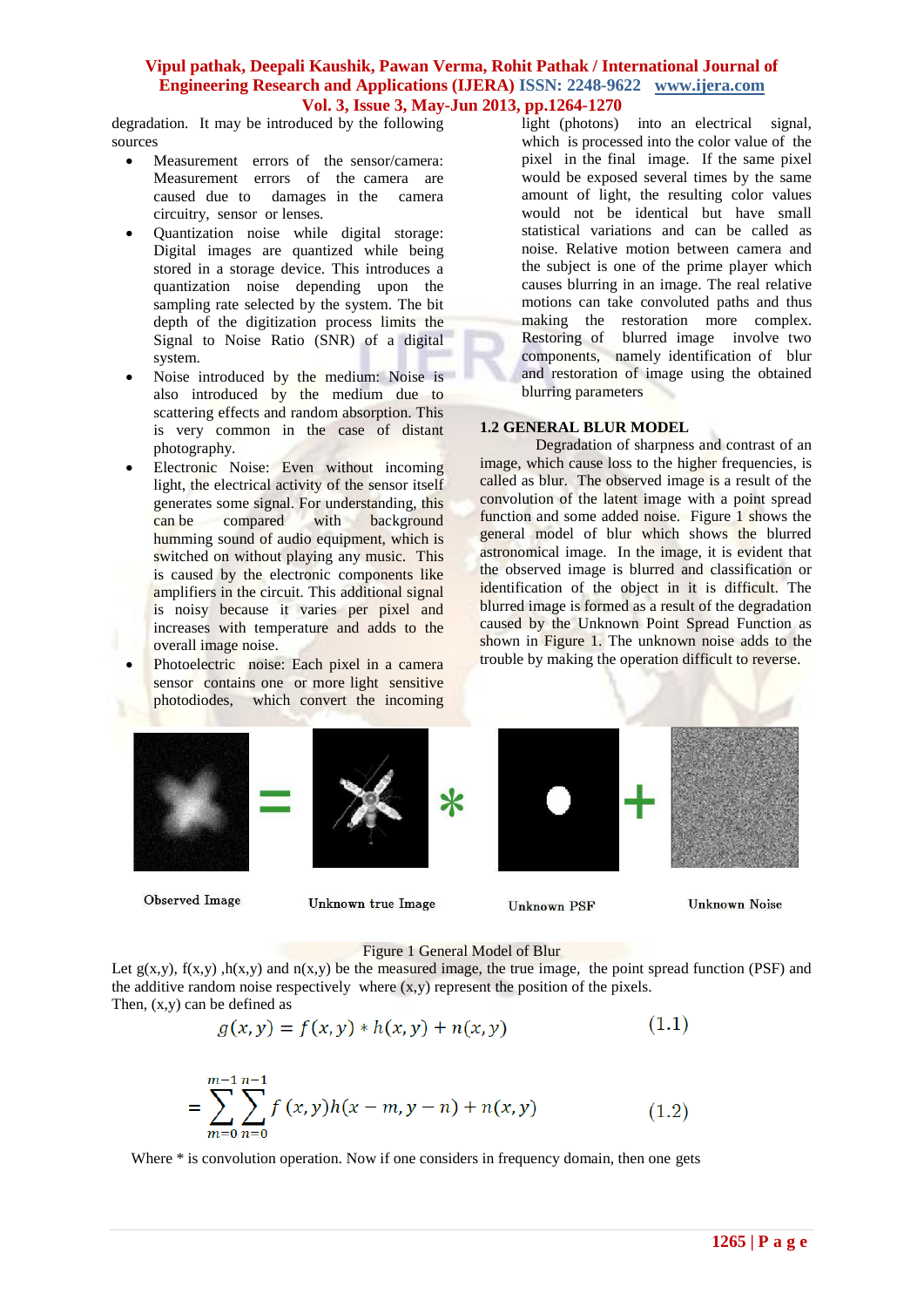$$
G(u, v) = F(u, v)H(u, v) + N(u, v)
$$

$$
(1.3)
$$

It can be seen that all the parameters on the right hand side of the Equation 1.3 are unknown. There are two types of deblurring approaches namely, nonblind deblurring and blind deblurring which are classified according to the context or application. In non-blind deblurring, knowledge of the Point Spread function (PSF) is available whereas in case of blind deblurring, any prior knowledge about the PSF or type of blur is not available. This paper addresses the blind deblurring operation. For a perfect motion blur, the parameters to be considered are the length and the direction of blur. In this case if it is assumed that there is no noise, it is easy to

reconstruct the PSF using the length and the angle parameters and to do a non blind deblur operation. Some of the typical PSFs are shown in Figure 1.2. There are four different types of Point Spread Functions, namely Motion Blur, out of Focus Blur, Gaussian Blur and Scatter Blur that are very basic and generic in nature. Out of those four, two functions belong to the category of sharp edged PSFs and the other two belong to the category of smooth edged PSFs. These illustrations of these PSF models are in time domain. In practical cases, such estimated models might not be as perfect as shown in figure 1.2.



Figure 1.2 Graphical Interpretations of Different Types of Blurs

# **2. RELATED WORK**

Attempts have been made to address the problem of blind deconvolution for deblurring of a natural image. Recent algorithms have achieved dramatic progress. However, there exist yet many aspects of the problem which are still challenging and hard to solve. Lokhande et. al. have worked on identification of motion blur parameters [2] using frequency domain analysis and tried to reconstruct the PSF using the length and angle information. This approach may not perform well for natural images because the algorithms assumes PSF to be perfectly box (linear) which is not the case in many natural images. The algorithm also does not cater for varying noise levels. Joshi et. al. have tried to estimate the PSF using sharp edge prediction [3]. They have tried to predict the ideal edge by finding the local maximum and minimum pixel values. This algorithm has given good results for smaller blurs

but has not performed well for larger blurs. Levin et. al. have proposed an algorithm to deblur a blurred image using image statistics [4]. They have proved that the direction of motion blur is the direction with minimal derivative variation and the value which gives the maximum likelihood of the derivatives is the blur length. This algorithm has given good results only for box kernels. Box kernels are characteristics of perfect motion blurs. Blurs are not always motion blurs alone and most of the motion blurs do not have perfect box PSF. Fergus et. al. [5] have approached the problem using a variational Bayesian approach for PSF estimation. Shan et. al. [6] have used a semi maximum a-posteriori (MAP) algorithm which is used to get a point estimate of the unknown quantity based on empirical data. They have used a Gaussian prior for natural image and edge reweighting and iterative likelihood update for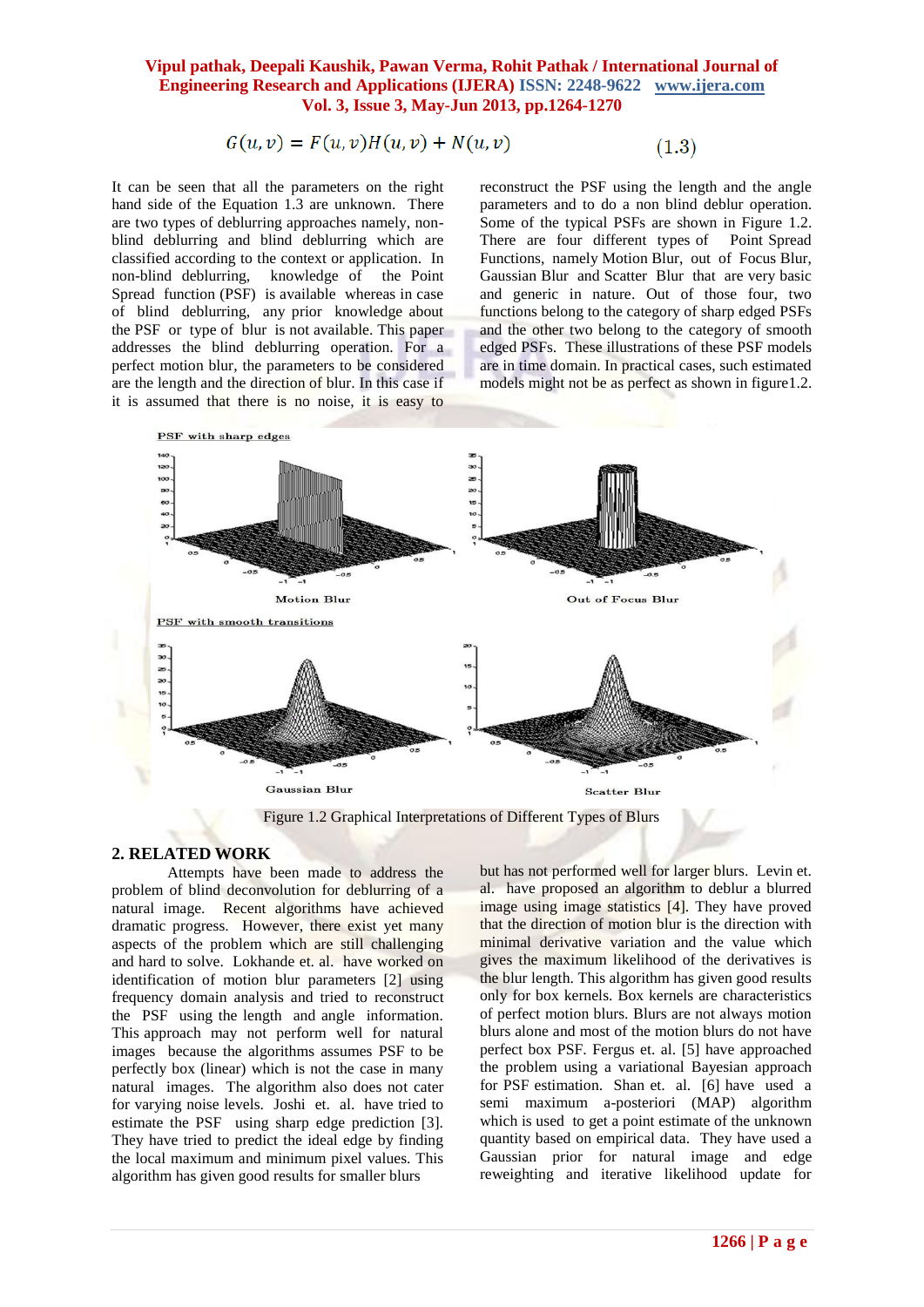approximation of latent image. This algorithm does not work well for all images which is sparse or a bit away from Gaussian. Yuan et. al. have used of two sets of images (one blurry and one noisy) to recover the original image [7]. A comprehensive literature review to approach a deconvolution problem can be found in [8]. Miskin and Mackay have used ensemble learning algorithm to extract hidden images from a given image [9]. They have used Variational Bayesian approach to do ensemble learning.

#### **2.1 CHALLENGES**

The major challenge in deblurring a natural image is the determination of the unknown parameters like type of blur, extend of blur (PSF) and the approximation of noise. The number of unknowns is more than the number of known

parameters making the problem ill posed. Even minor reduction in accuracies in PSF estimation leads to degradation of image quality while deblurring.

#### **3. PROPOSED WORK**

This paper work started with the approach of estimating the blur parameters using the algorithms discussed below. The algorithm aims at determining the Blur parameters such as length of blur in pixels and the angle of blur in degrees. This algorithm used for estimating the blur parameters, deblurring of the image using the estimated parameters, its limitations and the proposed Efficient Deblurring Algorithm for natural images. following is our proposed model figure 3.



#### Figure:- Proposed model

#### *3.1 DESIGNING*

Lokhande et. al have introduced the use of frequency domain to estimate the blur parameters length and angle. The algorithm uses the spectrum of the image for analyzing the blur and Hough transform to determine the blur angle. Spectrum of an image does not reduce all the noise parameters introduced and hence display lines which are not representing the blur direction in the image. Hough transform also does not perform well in such a case and is computationally intensive. This paper uses the cestrum of the image instead of spectrum and radon transforms instead of Hough transforms. While taking radon transform, binary image of the spectrum is used to make computations easy. Radon transform gave accurate results and is easy to implement. Once the blur direction is obtained, the binary cepstrum image is rotated by the estimated angle and average of each column is taken. The distance between the zero-crossings represents the

inverse of the length parameter. The algorithm is as follows:-

- Read the image
- Convert to grayscale
- Calculate Log and square of the image.
- Calculate Inverse Fast Fourier Transform to get the cepstrum.
- Convert to binary
- Apply radon transform for various angles.
- Find the angle at which the radon transform value is maximum to get θ.
- Calculate average along each column.
- Find the distance between the zero crossings to get the periodicity and hence L.

#### **3.2 DEBLUR USING THE BLUR PARAMETERS**

Using the parameters, blur length and angle, the PSF can be constructed. Once the approximate PSF is available, the latent image can be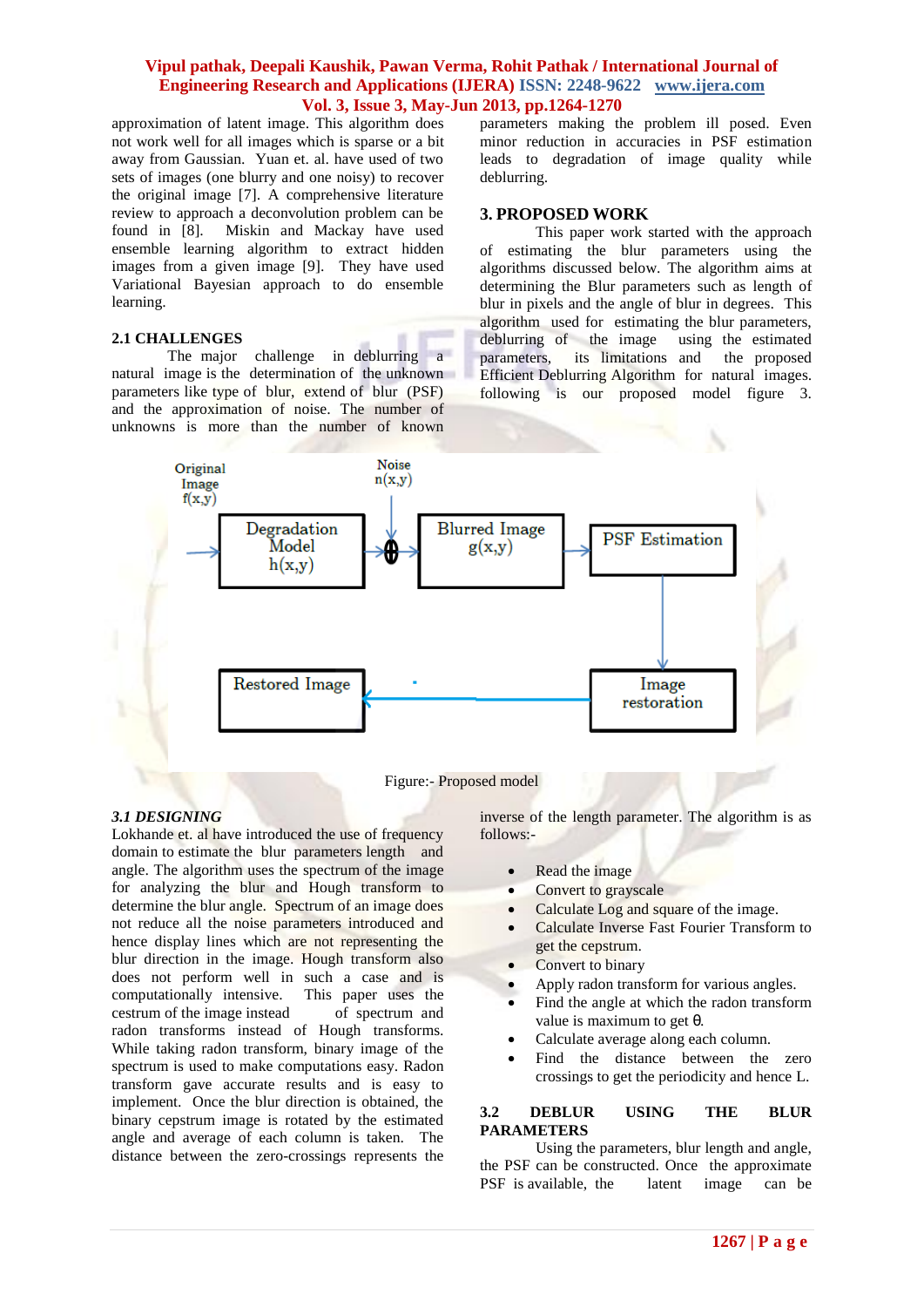reconstructed using any of the deconvolution algorithms explained in above This paper uses the wiener filter, which is faster and computationally less expensive. Approximating the correct value of Noise to Signal Ratio dictates the quality of the output of the Wiener Filter. We have approximated Noise to Signal Ratio (NSR) as follows:-

NSR=1/ (2log base10 (max pixel value-min pixel value)/ standard derivation)

#### **3.3 LIMITATION**

This algorithm works well for synthetically generated blurs but fails for natural blurs. The main reason for this is the fact that most of the natural blurs are not perfect motion blurs which have an angle and length. These blurs are either out of focus blurs or non-linear motion blurs due to camera shake, or random blurs. The biggest challenge is to know the type of blur and then decide the way to obtain the

PSF. Most of the naturally blurred images have Point Spread Functions which have random shape and estimating such a PSF is a big challenge. Image processing problems do not have fixed solutions. All problems are specific to the image and thus one need to look for a solution that can generalize some of the restrictions and come to a common conclusion or work individually on each input images. These results also suffer from the phenomenon of ringing artifacts.

#### **4. EXPERIMENTAL RESULTS**

Experiments have been carried out using the proposed algorithms in this paper. The User assisted deblurring algorithm using radon transform and cestrum gave excellent results for synthetically generated blurs. The results of the angle and length estimated are illustrated in Table 4.1 as well as in the images.

| <b>Image Name</b> | <b>Actual Theta</b> | <b>Estimated Theta</b> | <b>Actual Length</b> | <b>Estimated Length</b> |
|-------------------|---------------------|------------------------|----------------------|-------------------------|
|                   |                     |                        |                      |                         |
| Car1              | 30                  | 34                     | 60                   | 62                      |
| Car2              | 30                  | 33                     | 50                   | 50                      |
| <b>Bike</b>       | 45                  | 48                     | 65                   | 66                      |
| Gate              | 30                  | 32                     | 45                   | 45                      |
| Ground            | 10                  | 11                     | 55                   | 55                      |
| Face              | 9                   | 10                     | 31                   | 30                      |
| Peacock           | 2                   |                        | 50                   | 49                      |
|                   |                     |                        |                      |                         |



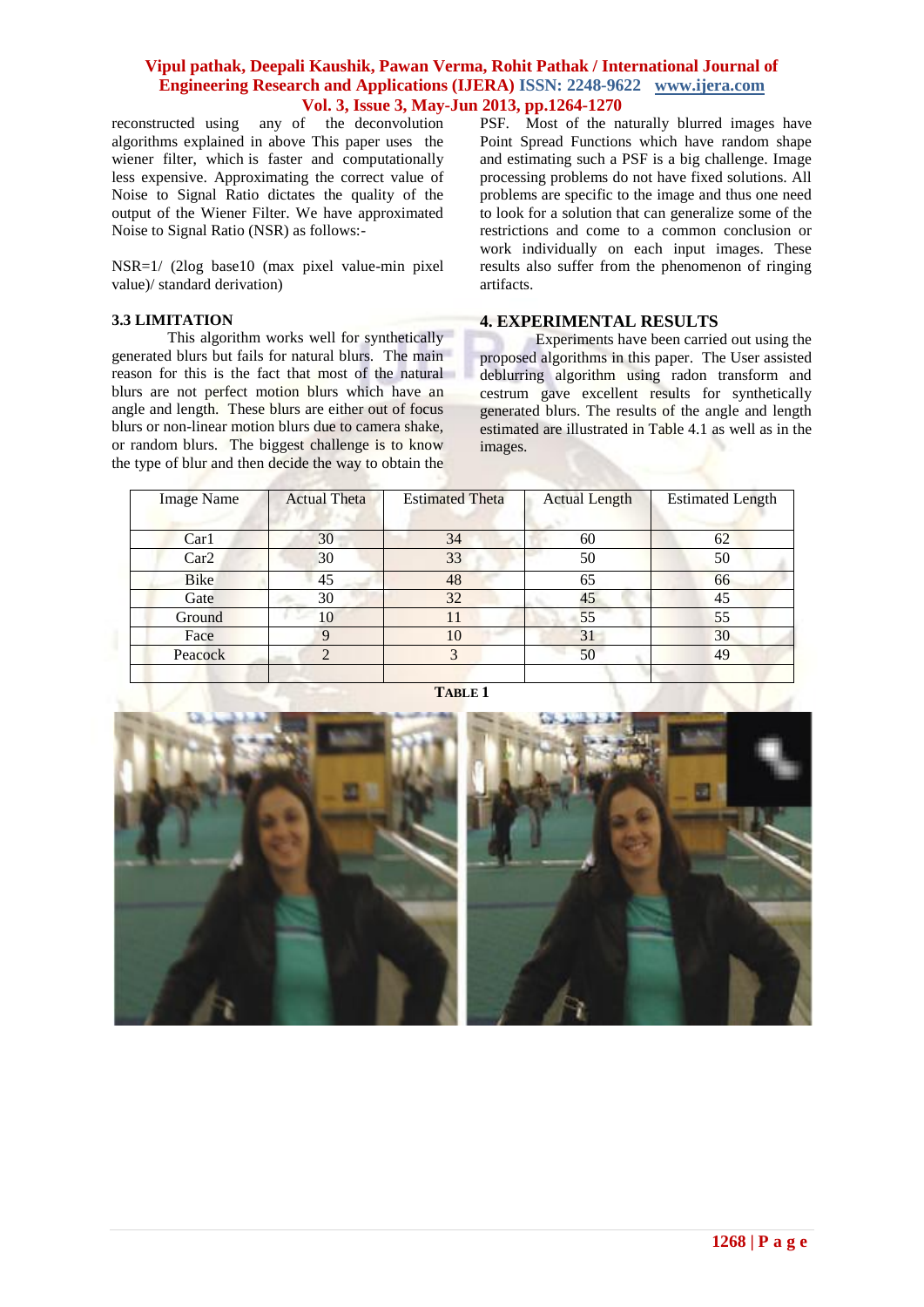



#### **5. CONCLUSION & FUTURE WORK**

It is difficult to generalize image-processing problems. Every image is different from each other and thus needs human intelligence and intervention to approach a problem. Therefore, it can be concluded that every image-processing problem is unique. This paper has improved upon the algorithm suggested by Lokhande et. al. [2] by increasing the accuracy of blur parameters detection and reduced

the computational complexity by using radon transform and cestrum domain. It also proposes an efficient algorithm using machine-learning approach to come to an accurate estimation of PSF. The algorithm requires user intervention to select the Region of Interest (ROI) which does not have saturated pixels. The results depend largely on the area of interest selected and